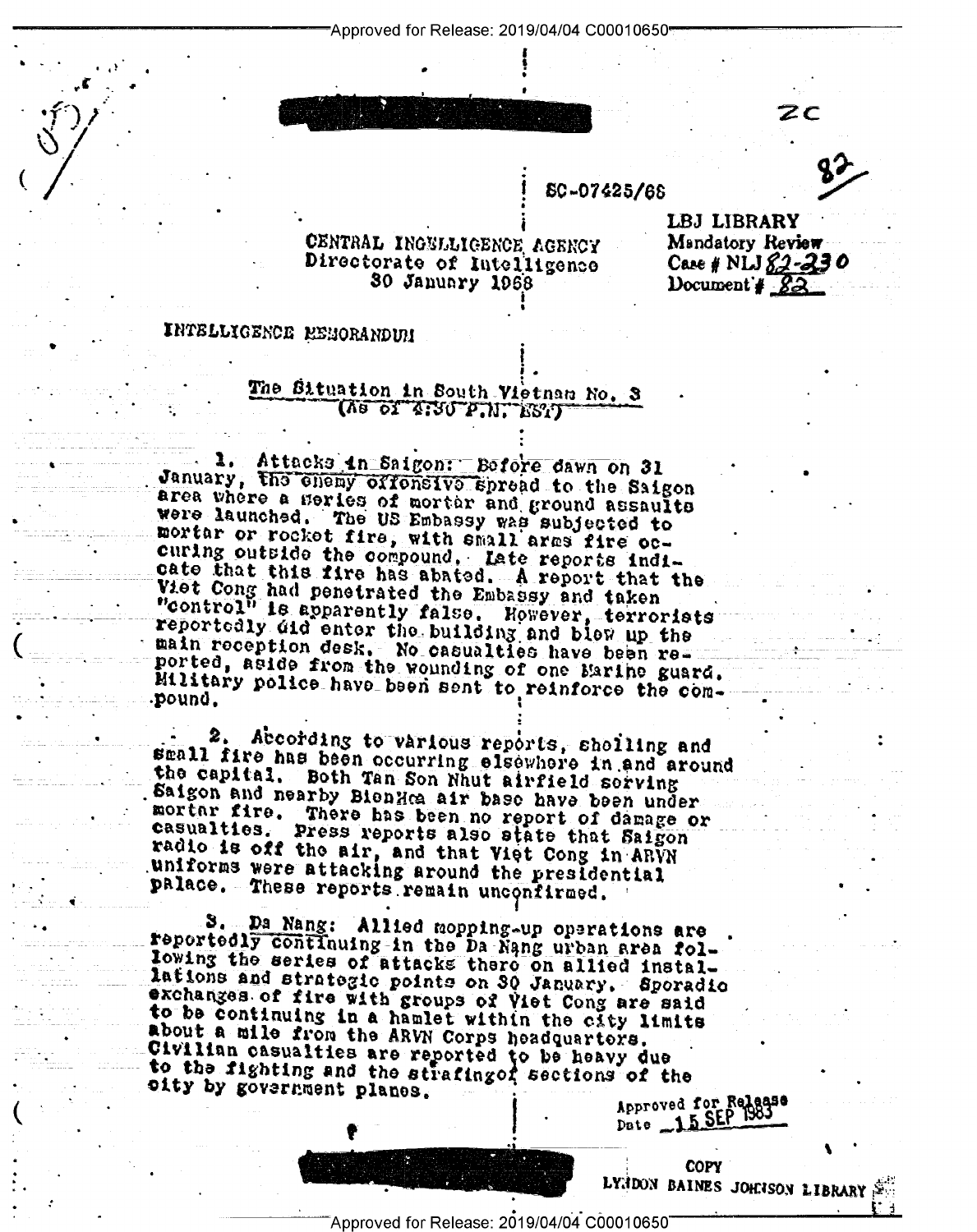Approved for Release: 2019/04/04 C00010650"

Hoi An: In the 30 January attack on this city, the provincial capital of Quang Nam, it now appoars that an estimated 200-300 enemy troops seized a number of allied installations including the provincial hospital and ARVN engineer battalion compound. The Communist forces apparently still control the area. A Republic of Korea (ROK) Marine Brigade was at last report, was advancing toward the city. Elements of the North-Vietnamese 2nd Division appear to have been involved in the Hoi An action, along with other local Vict Cong forces.

Attacks in the Western Highlands: Confirma-6. tion has been received that troops of the US 4th Infantry Division have pushed the Communists out of Kontum city where they had apparently occupied several government installations early on 30 January. The enemy force, estimated at two battalion strength, has been driven to positions on the northern outskirts of the city, where allied artillery and tactical air bombardment can be brought to bear. The attacking force was apparently composed both of Viet Cong guerrillas and North Vietnamese soldiers--the latter probably from the NVA 24th Regiment.

The DMZ Area: There have been no official 7. reports of significant action today in any sector of the Demilitarized Zone. Press reports that Khe Sanh air strip was closed due to enemy bombardment have not yet been confirmed or clarified through official channels.

8, Other Related Actions: The Communists have continued their broadcasts, begun on 30 January, which condemn the allies for violating the Tet truco, The broadcasts have announced that Communist forces have launched many dimultaneous attacks in northern and central South Vietnam. One broadcast maid the attacks were aimed at developing the "winterspring" campaign and "punishing" the US for violating

**COPY** LYNDON BAINES JOHNSON LIBRARY

1.3 (a) (4)

Approved for Release: 2019/04/04 C00010650